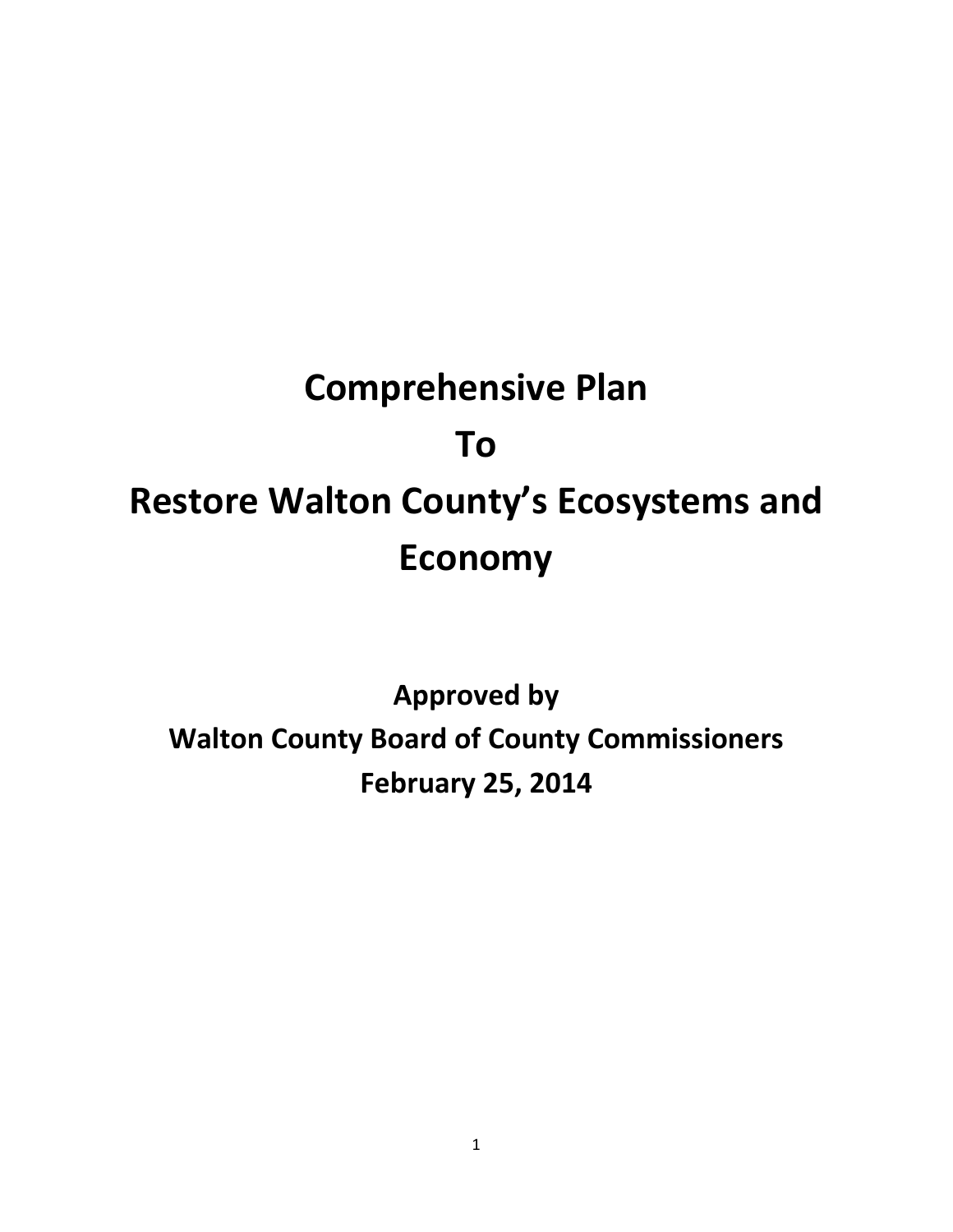#### **I. Introduction**

Walton County believes that it is in the County's best interest to develop a Comprehensive Plan (Plan) designed to facilitate efforts to restore local ecosystems and economies impacted as a result of the Deepwater Horizon oil spill. This Plan provides a framework to define and implement Walton County's efforts to restore, protect and revitalize its ecosystems and economy.

This draft is the initial version of a Plan which will change over time and guide the County in its restoration efforts, decisions and actions. The Plan establishes the County's goals for recovery and provides a process to select restoration projects and programs for funding consideration as funds become available from the RESTORE Act or any other sources. Over the next few years the continued development and implementation of this Plan will be a process leading to countywide comprehensive, multi-objective restoration based on the best available science.

This Plan will be more completely and fully developed with input from the Walton County Board of County Commissioners, the Walton County Local RESTORE Act Committee and the public, and shall not be considered final until sufficient input has been obtained by each of the above. The Board of County Commissioners will determine when such sufficient input has been obtained and will, at a public meeting, determine the final form and content of this Comprehensive Plan.

#### **II. OVERVIEW**

Walton County's twenty six miles of Gulf coastline and associated inland waters and waterways are vital to the County's economy and way of life. The extraordinary beaches, recreational activities, tourism, rich cultural heritage and vast conservation lands are integral components in the ecological and economical health of the County, all of which were negatively impacted by the Deepwater Horizon oil spill. The negative impacts to the above mentioned components resulted in further economic declines in those noncoastal County areas which provide substantial support to the coastal areas and those traveling to and from such areas. According to the RESTORE Act's Regional Council, the Gulf of Mexico has experienced numerous water quality problems resulting from the Deepwater Horizon oil spill including excess nutrients, hypoxia, altered sediment resources, pathogens, mercury, oil, dispersants and other pollutants. Living coastal and marine systems are showing signs of stress, such as depleted species population and degraded habitats. Storm risk, land loss, depletion of natural resources, compromised water quality and quantity, and sea-level rise are imperiling coastal communities' natural defenses and ability to respond to natural and man-made disruptions. These problems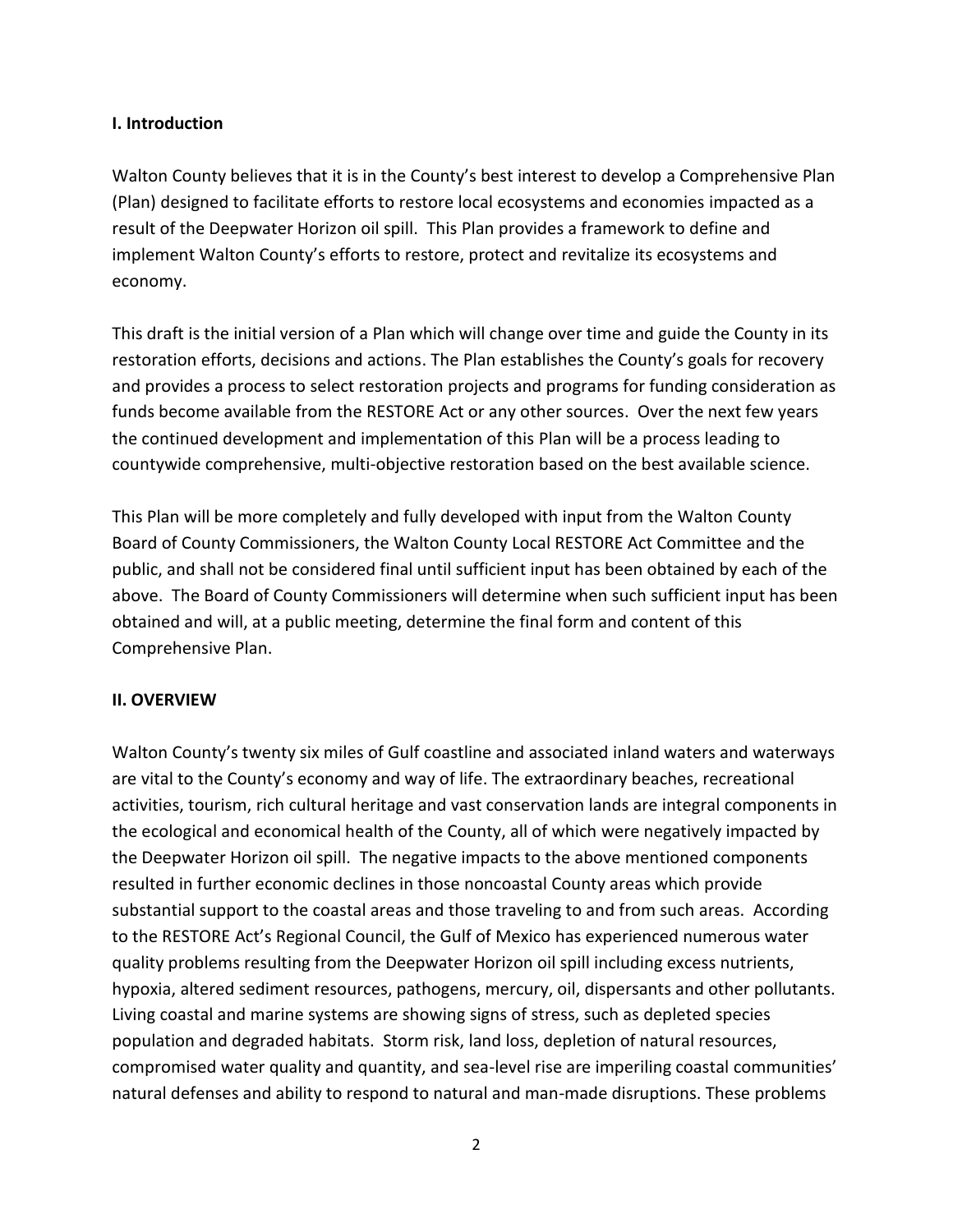not only endanger the natural systems but also the economic vitality of Walton County, the Gulf Coast region and the entire nation.

The RESTORE Act was passed by Congress on June 29, 2012 and signed into law by President Obama on July 6, 2012. The act envisions restoring the long-term health and valuable natural ecosystems and economy of the Gulf Coast region, including Walton County. The RESTORE Act dedicates 80 percent of any civil and administrative penalties paid under the Clean Water Act, after the date of enactment, by responsible parties in connection with the Deepwater Horizon oil spill to the Trust Fund for ecosystem restoration, economic recovery and tourism promotion in the Gulf Coast region, including Walton County. This effort is in addition to the restoration of natural resources injured by the spill which will be accomplished by other entities pursuant to the Oil Pollution Act. It is the intent of this Plan to maximize the County's ability to capture significant portions of these funds.

Figure 1, below, describes the five "pots" of funds created by the RESTORE Act. The pot entitled "Direct Component" directs funds to each impacted state, with a majority of Florida's share being passed directly to Gulf Coast Counties. The Local Restore Act Committee will receive, evaluate, and recommend projects for this funding source to the Walton County Board of County Commissioners. Each of the other pots are available to Walton County, based on a yet to be determined set of criteria. This Plan is designed to support Walton County's efforts to secure not only RESTORE Act funding, but any source which may be available as a result of the Deepwater Horizon Oil Spill.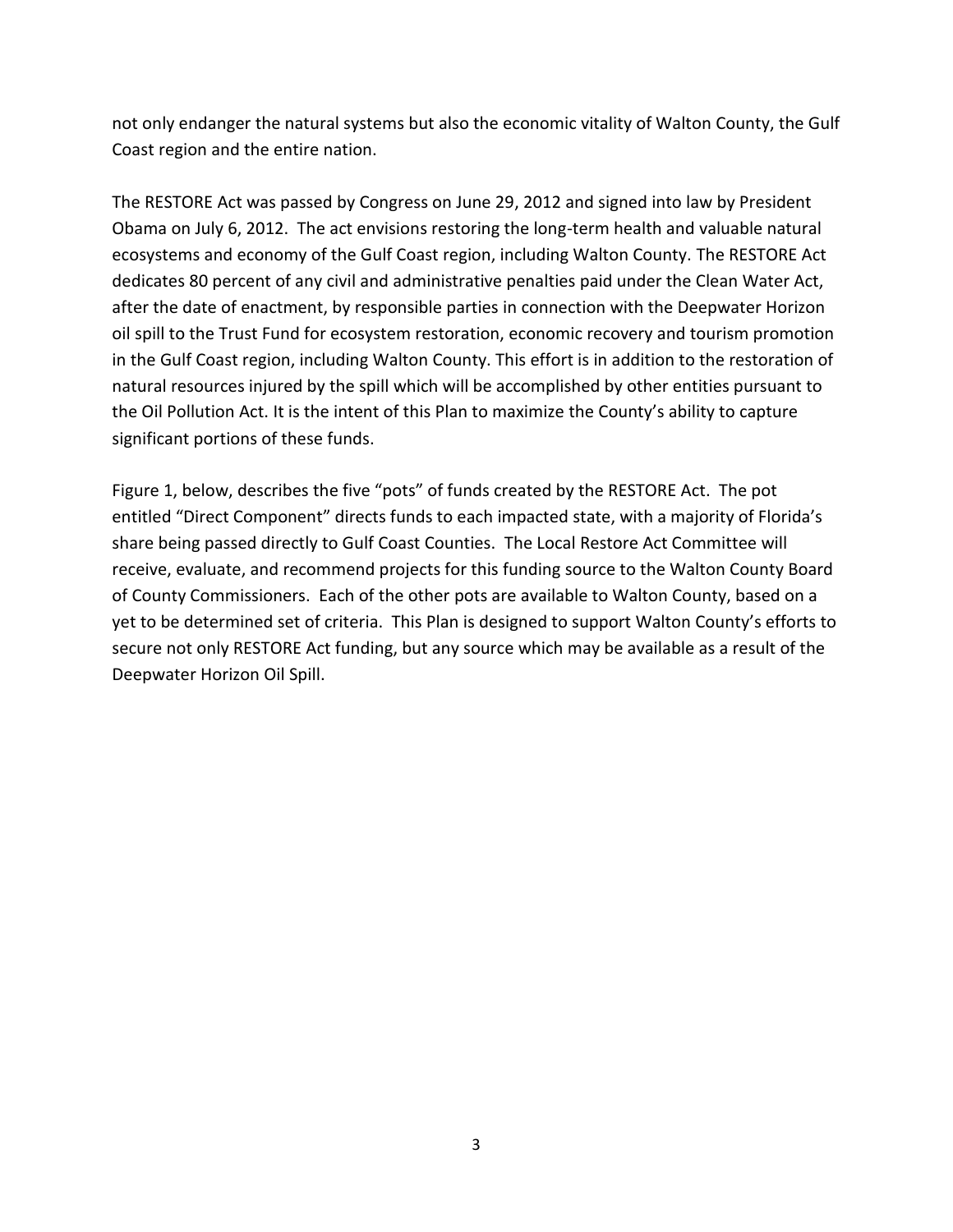

## **Figure 1: Allocation of RESTORE Act Funding**

#### *Geographic Scope of this Plan*

The intent of this Plan is to facilitate the recovery efforts of Walton County's ecosystems and economy and recognizes the importance of including the entirety of the County, but also understands that certain efforts can only be successful when considered as a regional effort. The County recognizes that upland, estuarine and marine habitats are intrinsically connected, and therefore, it is the intent of this Plan to provide discretion to include neighboring Counties and communities, when doing so provides the best opportunity for goal attainment, forming appropriate partnerships to maximize successes in funding requests.

#### *Commitment to Science-Based Decision Making*

Environmental and ecological decisions made pursuant to this Plan will be based on the best available science and this Plan will evolve over time to incorporate new science, information,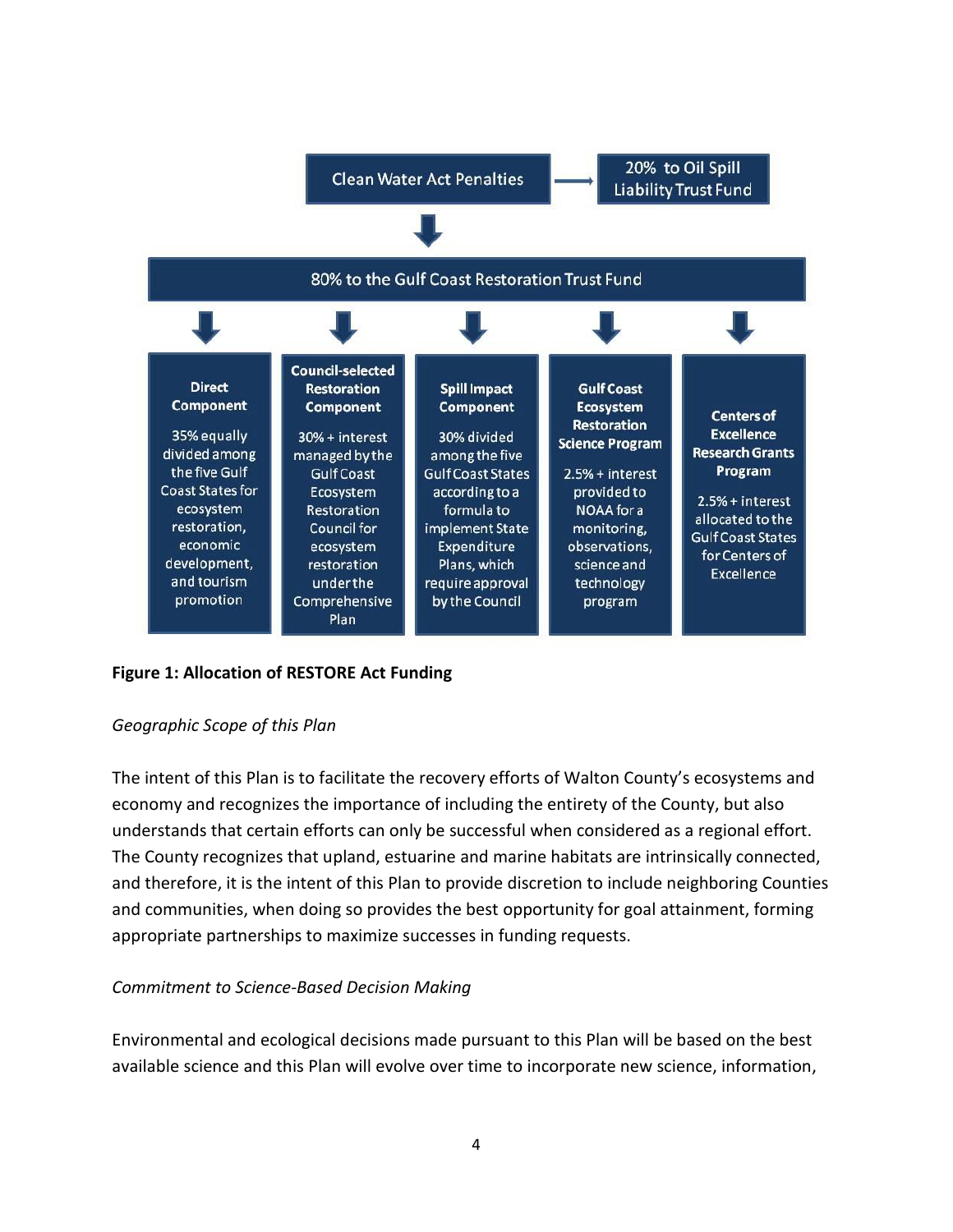and changing conditions. The County will coordinate with the scientific community to improve the decision making process.

#### *Commitment to Engagement, Inclusion and Transparency*

As the County continues the development of this Plan and the ultimate selection and funding of restoration projects, it will seek broad participation and input from the diverse stakeholders who live, work, invest and play in Walton County as well as those who impact Walton County, such as those that are a part of the Choctawhatchee River Basin, but outside of the geographic confine of the County. The County is committed to including the public in this process, welcoming comments, questions and suggestions as they relate to activities associated with this Comprehensive Plan, its development and implementation. The County will actively seek out and develop strategic partnerships and collaboration on innovative restoration projects, programs and approaches.

## *Commitment to Leveraging Resources and Partnerships*

The County will aggressively develop partnerships and welcome additional public and private financial and technical support to maximize successes. Such partnerships will add value through integration of public and private sector resources, skills, knowledge and expertise.

## *Commitment to Delivering Results and Measuring Impacts*

The County recognizes the importance of measuring outcomes and impacts, to the greatest extent possible, in order to achieve tangible results and demonstrate that funds are invested in the most meaningful way, achieving maximum value and benefit.

## **III. GOALS**

It is Walton County's intent to restore, revitalize and protect the County's environment and economy through the implementation of this Comprehensive Plan. The County recognizes that ecosystem restoration and protection investments will also improve economic prosperity and quality of life. The impacts of the Deepwater Horizon oil spill clearly demonstrated the reliance of Walton County on tourism as its main economic engine. Understanding that certain natural and man-made disruptions and/or disasters can devastate a tourist based economy, a diversified economy, focusing on the development of economic sectors that are much less likely to suffer the negative consequences of such disasters is vital to the sustainability of Walton County's economy. The County acknowledges that coordinated action with stakeholders and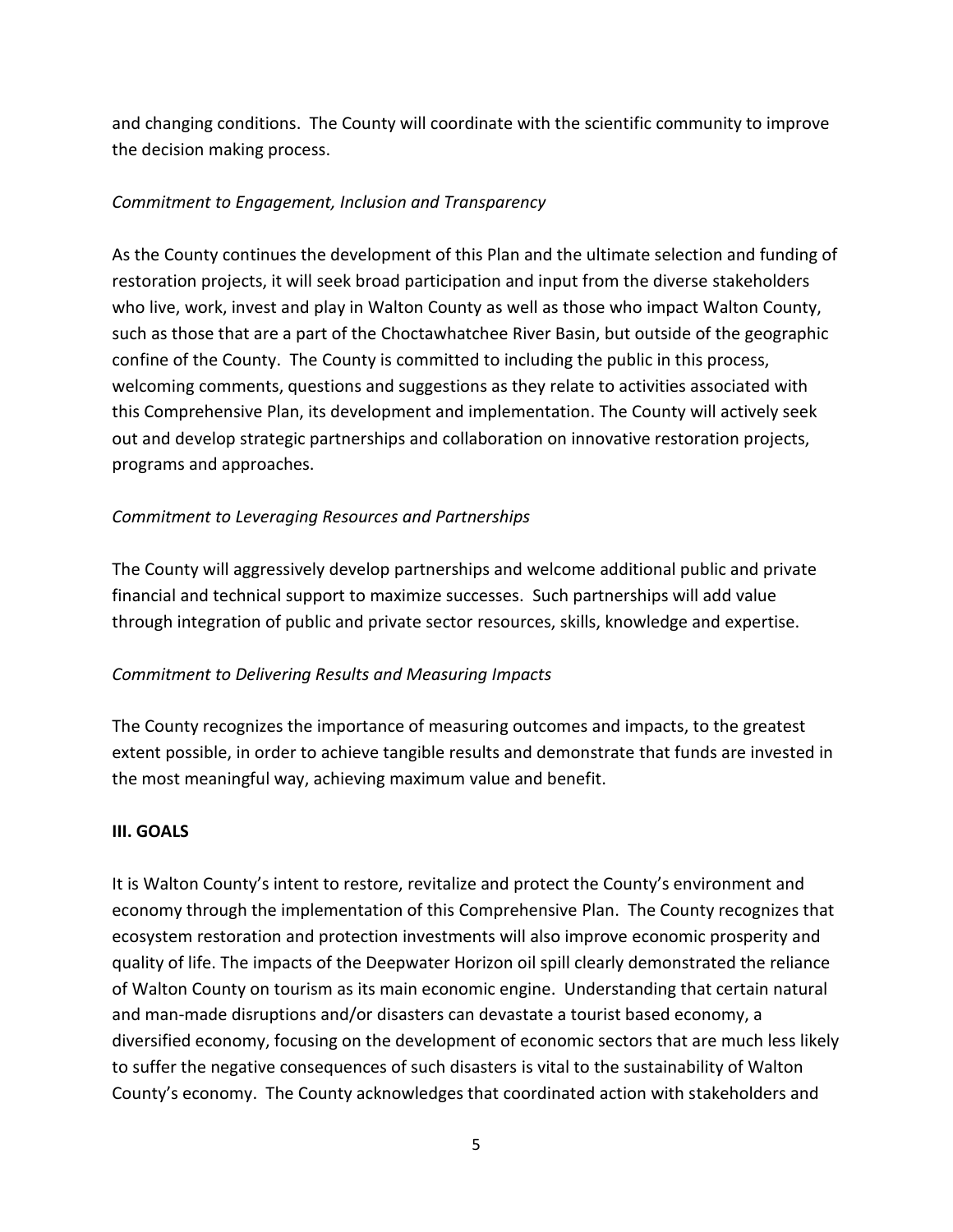partners is important to successfully restore and sustain the health of the County's environment and economy. This coordination is particularly important due to the diverse funding sources and decision making bodies which are making investments in the restoration effort.

To provide the overarching framework for a local, yet integrated and coordinated, approach for County restoration efforts and to help guide and focus County actions regarding project development and ultimately funding requests, the County adopts the following goals:

- 1. *Restore, Protect and Conserve Habitat*  Restore, protect and conserve the health, diversity and resilience of key coastal, riverine, estuarine and marine habitats, including rivers, bays, bayous and coastal dune lakes.
- 2. *Restore, Revitalize, and Diversify the County's Economy –* Enhance and protect the sustainability and resiliency of Walton County's economy, working to diversify the County's economic base.
- 3. *Replenish and Protect Living Coastal and Marine Resources*  Restore and protect healthy, diverse and sustainable living coastal and marine resources.
- 4. *Enhance Community Resilience*  Build upon and sustain communities with capacity to adapt to short and long term changes.
- 5. *Restore Water Quality* Restore and protect water quality of the County's fresh, estuarine and marine waters, including rivers, bays, bayous and coastal dune lakes.

To achieve these goals, the County will support ecosystem restoration projects which will enhance local communities by giving people desirable places to live, work and play, while creating opportunities for new and existing businesses of all sizes, especially those dependent on natural resources and the environment. Ecosystem restoration activities can also directly support the County's ability to withstand, prevent and quickly recover from future natural or man-made disruptions, including promoting natural storm buffers and other ecosystem restoration activities that produce environmental benefits and reduce economic loss from storm surge flooding to residential, public, industrial and commercial infrastructure. The second of these goals focuses on reviving, diversifying and supporting a sustainable local economy, ensuring expenditures of RESTORE Act and other associated funds can be considered in the context of comprehensive restoration, supporting efforts to diversify the County's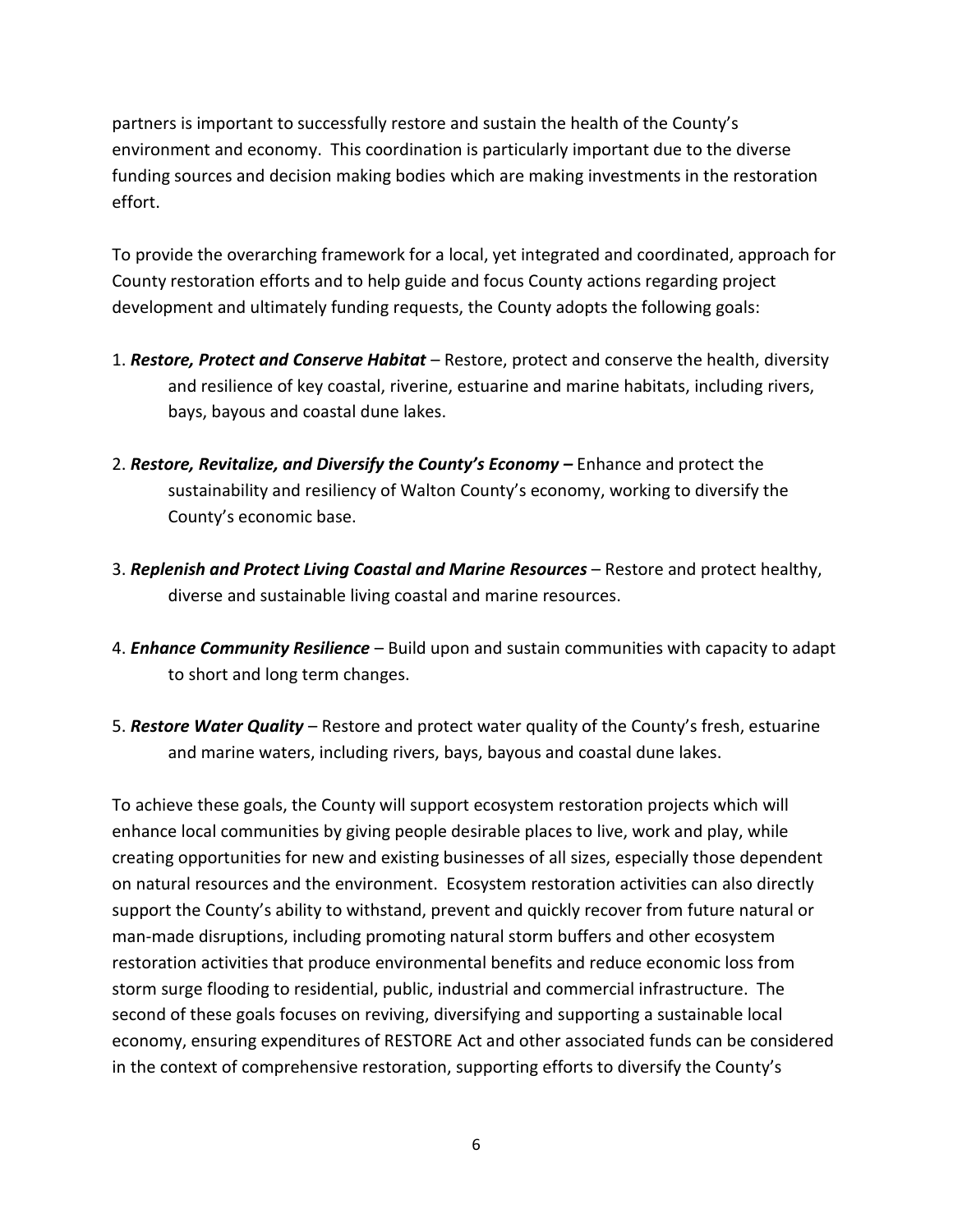economic base by facilitating job creation and growth in sectors less likely to be impacted by natural or man-made disruptions and/or disasters.

Walton County recognizes that developing strategic partnerships is vital to successfully restoring and sustaining the ecological and economic health of the County. The County will coordinate, as appropriate, with state and federal agencies (including Department of Defense), other states and entities working to achieve common restoration goals, working collectively toward an integrated vision for comprehensive restoration. The County will coordinate with other intergovernmental bodies, nongovernmental organizations and other restoration initiatives to ensure that efforts are complementary and mutually beneficial. Specifically, the County recognizes similar work undertaken by the Natural Resource Damage Assessment (NRDA) Trustees, the National Fish and Wildlife Foundation (NFWF), the National Academy of Sciences (NAS) and the North American Wetlands Conservation Fund (NAWCF). Below is a brief overview of each of these efforts:

**Natural Resource Damage Assessment (NRDA) –** Assessing injury to natural resources and the services they provide as well as the lost use of such resources. Damages for natural resource injury will include the cost of restoring, rehabilitating, replacing or acquiring the equivalent of the injured natural resources; the diminution in value of those natural resources pending restoration and the reasonable cost of assessing those injuries as a result of the Deepwater Horizon oil spill.

**National Fish and Wildlife Foundation (NFWF)** – Established by Congress in 1984, NFWF will receive over \$2.5 Billion throughout the next five years from the Transocean (January 2013) and BP (November 2012) criminal plea agreements with the United States. NFWF has stated that these funds will be used "to support projects that remedy harm to natural resources (habitats, species) where there has been injury to, or destruction of, loss of, or loss of use of those resources resulting from the oil spill."

**National Academy of Sciences (NAS)** – NAS received \$500 million from the Transocean and BP criminal plea agreements. These funds are to be used for human health and environmental protection, including oil spill prevention and response in the Gulf region.

**North American Wetlands Conservation Fund (NAWCF)** – NAWCF received \$100 million from the BP criminal plea agreement for wetlands restoration, conservation and projects benefiting migratory birds.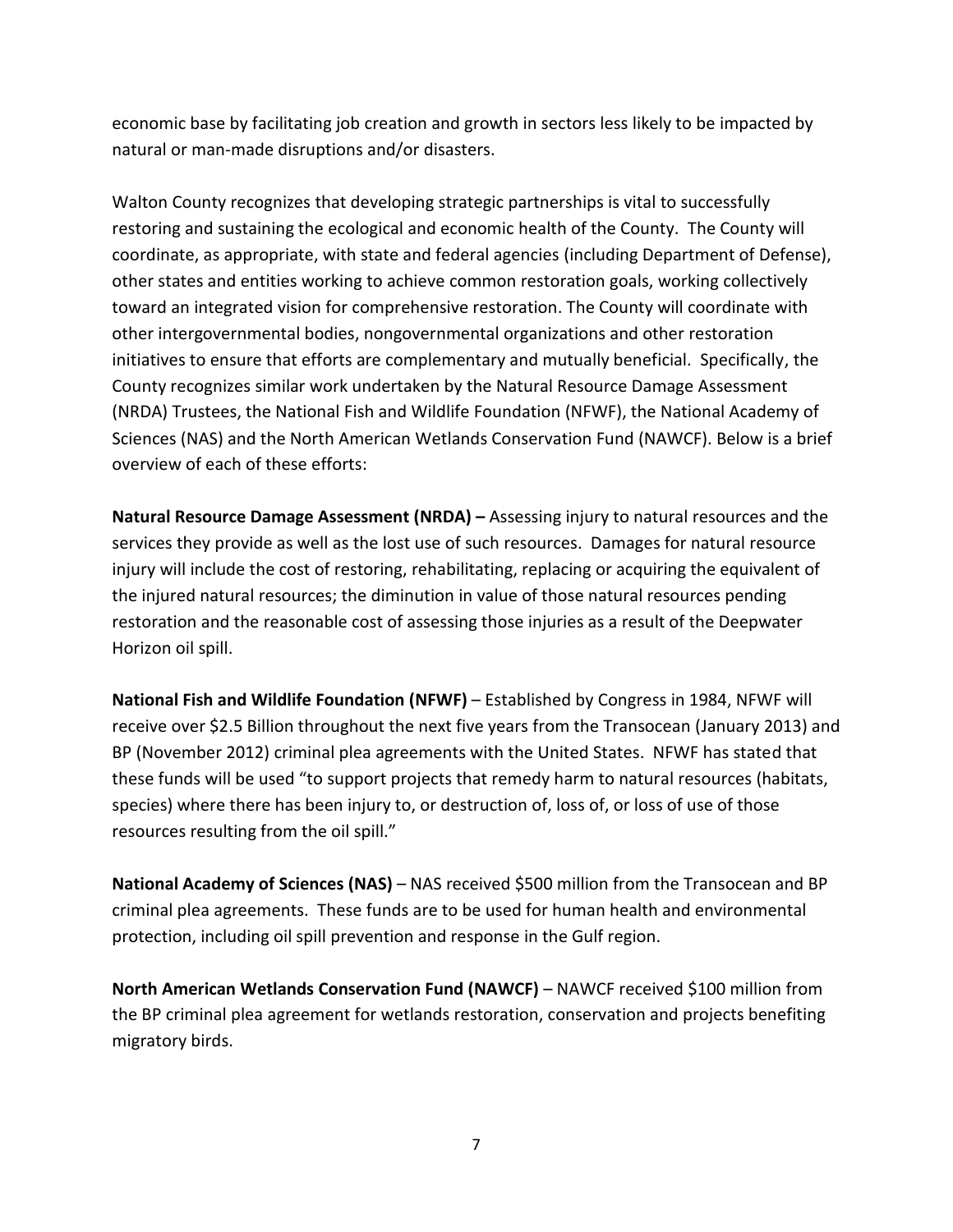It is Walton County's intent to work with its partners to advance common goals, avoid duplication and maximize the benefits of each of the above entities to advance such goals.

## **IV. Objectives**

All activities, projects, methods and procedures appropriate to enhance the health and resilience of Walton County ecosystems, as measured in terms of the physical, biological, or chemical properties of the ecosystem, or the services it provides, and to strengthen its ability to support the diverse economies, communities and cultures of the County. It includes activities that initiate or accelerate the recovery of an ecosystem with respect to its health, integrity and sustainability. It also includes protecting and conserving ecosystems so they can continue to serve as buffers from hurricanes, tropical storms and other disasters, support robust economies and assist in mitigating and adapting to the impacts of climate change (per Executive Order 13554).

Walton County will select and request funding for projects and programs that restore and protect the natural resources, ecosystems, water quality, fisheries, marine and wildlife habitats, beaches, bays, coastal dune lakes, inland waterways, tributaries, and wetlands of the County. Further, the County will select and request funding for projects which provide for development and protection of a resilient, diversified, and sustainable economy. These Objectives are not listed in any particular order and the County does not anticipate that funding will be equally distributed based on project type. Restoration projects and activities may achieve multiple Objectives simultaneously, with those which do receiving greater consideration. The following list of projects and programs is meant to be descriptive and not limiting or wholly inclusive.

1. **Restore, Enhance and Protect Habitats**- Restore, enhance and protect the functionality, resiliency and sustainability of coastal, freshwater, riverine, estuarine, wildlife and marine habitats. These may include beaches, dunes, coastal wetlands, rivers, coastal dune lakes, coastal forests, pine savannahs, submerged aquatic vegetation, oyster reefs, fishing reefs, and shallow and deep water corals.

Types of projects and programs that could be implemented under this objective include those which provide for the restoration, enhancement, creation and protection of important coastal freshwater, estuarine and marine habitats including the removal of invasive species. Protection and conservation projects may be implemented through active management, acquisition, voluntary management agreements, protected area management, perpetual management, conservation easements and other conservation activities.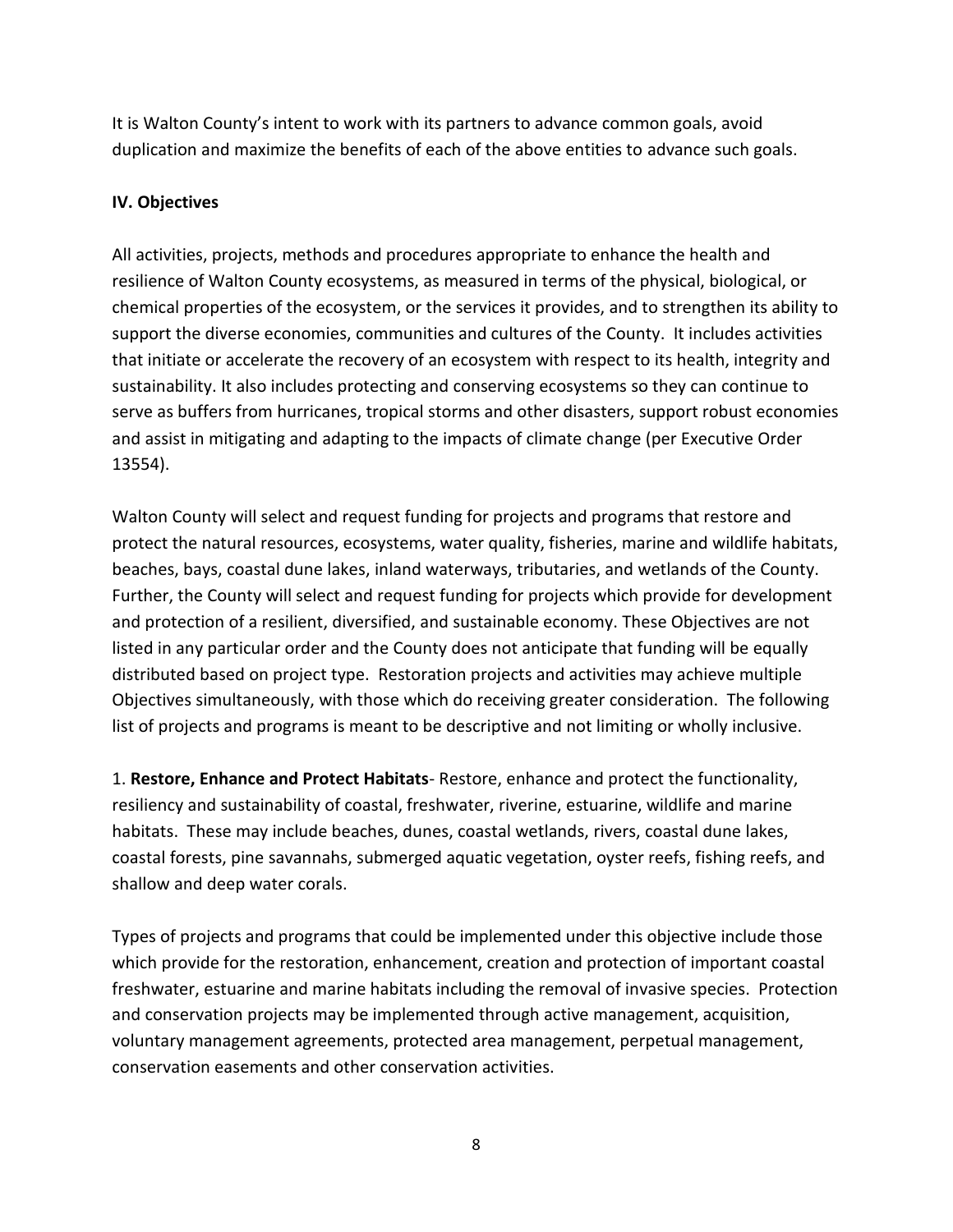2. **Promote Community Resilience and Economic Sustainability** – Build and sustain Walton County's communities' capacity to adapt to short and long term natural and man-made hazards, particularly increased flood risks associated with sea-level rise and environmental stressors. Promote ecosystem restoration that enhances community resilience through the reestablishment of nonstructural, natural buffers against storms and flooding. Endorse economic development projects which provide for job creation and growth, developing new and protecting existing economic opportunities which offer diversity of the County's economic base.

Promote projects and programs that support community through economic growth, workforce development, and job creation. The types of projects and programs that could be implemented under this objective may address: risk assessments; natural resource Planning and natural resource recovery Planning with locally driven solutions; and long term land use. Planning as it relates to the management and sustainability of coastal resources; acquisition and/or preservation of undeveloped lands in coastal high hazard areas; nonstructural storm and surge protection; design of incentive based mitigation programs; engagement with and among local communities and other measures that build community resiliency through ecosystem restoration.

3. **Protect and Restore Living Coastal and marine Resources** – Restore and protect healthy, diverse and sustainable living coastal and marine resources including finfish, shellfish, birds, mammals, reptiles, coral, and deep benthic communities.

The types of projects anticipated under this objective include those which address recovery of threatened and endangered species, overfishing and bycatch, improved fisheries assessments, sustainable resource management of commercially and recreationally important activities (such as fishing, hunting and wildlife watching), increased resource stocks, invasive and nuisance species management and removal, enforcement and other protective measures.

**4. Restore and Enhance Natural Processes and Shorelines** – Restore and enhance ecosystem resilience, sustainability and natural defenses through the restoration of natural coastal, estuarine and riverine process and/or the restoration of natural shorelines.

The types of projects and programs that could be implemented under this objective may include: removal of barriers to improve freshwater inflow and fish passage; improved sediment management; restoration of coastal wetlands, restoration of eroded shorelines, river diversions and other types of hydrologic restoration; natural ridge restoration; implementation of living shoreline techniques; and other restoration techniques that address natural processes and shorelines.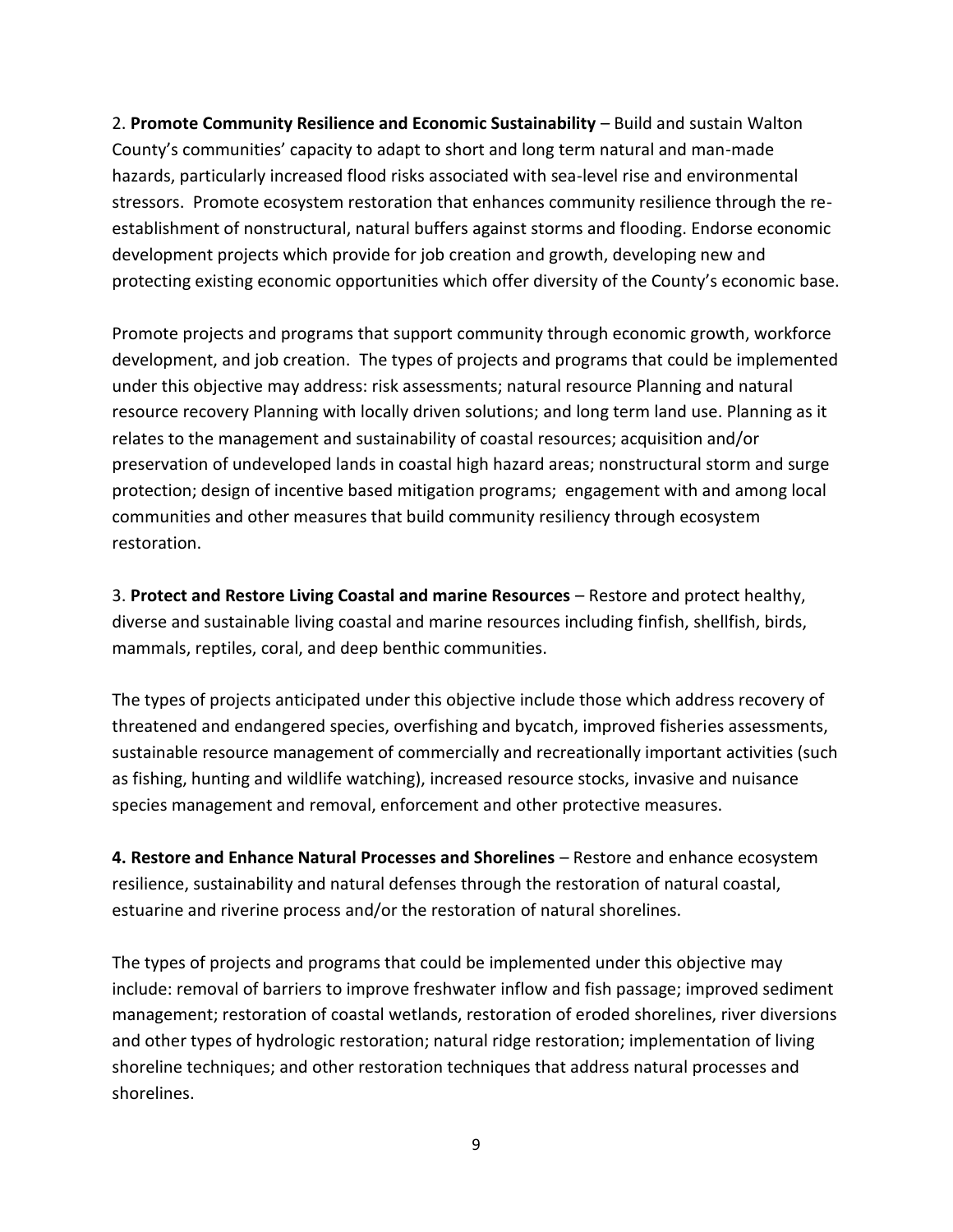**5. Promote Natural Resource Stewardship and Environmental Education** – Promote and enhance natural resource stewardship through environmental education efforts that include formal and informal educational opportunities, professional development and training, communication and actions for all ages.

The types of projects and programs that could be implemented under this objective may include; environmental stewardship and education programs tied to Walton County's resources that encourage and coordinate the use of existing environmental education and outreach networks and institutions; establish a more effective relationship between research and education communities; and provide meaningful hands on ecosystem education that includes local, cultural, environmental and economic values with the belief that education will encourage action toward a healthier Walton County. Projects and programs which promote natural resource stewardship and environmental education should be tied to ecosystem restoration and/or protection.

**6. Improve Science-Based Decision Making Process** – To improve the ability of the Local Restore Committee and Board of County Commissioners to utilize science, where appropriate, as a component of the decision making process.

Types of projects and programs that may be included in this objective are those which implement or improve science based adaptive management and project level and regional ecosystem monitoring , including the coordination and interoperability of ecosystem monitoring programs; regional database and expert systems used to warehouse ecosystem data; improved ecosystem restoration outcome and impact measurement and monitoring information gained and address the critical uncertainties related to restoration to adaptively manage and inform County decision making processes and procedures related to ecosystem funding requests.

## **V. Evaluation Criteria**

Walton County understands that those charged with making decisions regarding the approval of projects and the appropriation of funding for projects will utilize the best available science and give the highest priority to projects and programs which fall into specific project criteria. As Walton County considers projects and programs for which to request funding, the following criteria will be applied: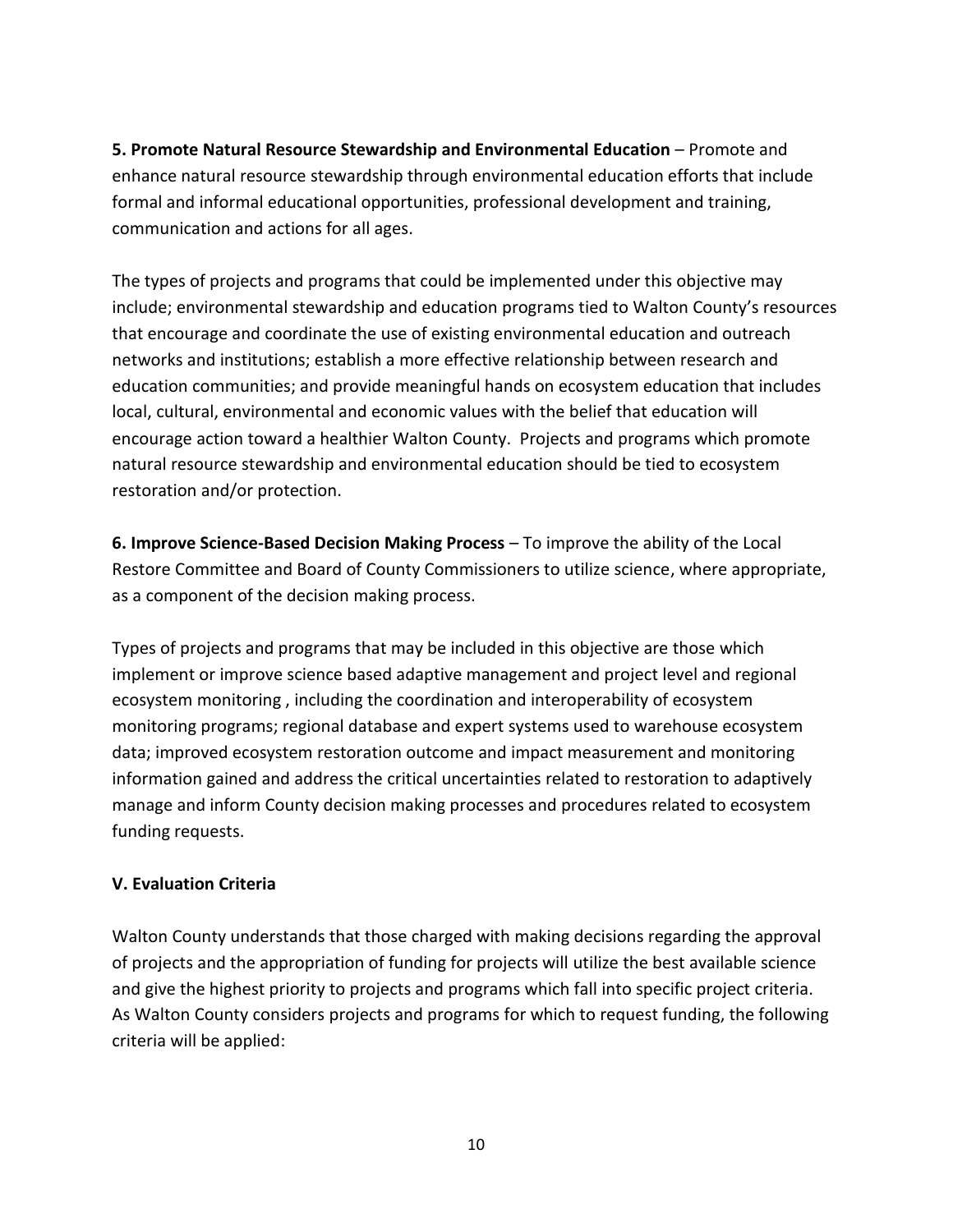1. Projects that are projected to make the greatest contribution to restoring and protecting the natural resources, ecosystems, fisheries, marine and wildlife habitats, beaches, coastal wetlands, bays, bayous, coastal dune lakes and inland waterways in Walton County.

2. Projects that protect and/or promote the economic vitality and sustainability of the County by promoting job creation and growth in areas which diversify the County's economic base, providing a buffer against the impacts of natural or man-made disruptions.

3. Projects contained in existing Walton County Comprehensive Plan, Capital Improvement Plan or any other existing approved County Plan which advances the restoration and protection of natural resources, ecosystems, fisheries, marine and wildlife habitats, beaches, coastal wetlands, bays, bayous, coastal dune lakes and inland waterways of the County.

4. Projects that restore the long-term resiliency of the natural resources, ecosystems, fisheries, marine and wildlife habitats, beaches, coastal wetlands, bays, bayous, rivers, coastal dune lakes and inland waterways most impacted by the Deepwater Horizon oil spill.

## **VI. Project and Program Phases**

Walton County recognizes that there may be ecosystem and economic programs and projects that are ready for funding consideration. In addition to these projects and programs, the County will seek proposals that advance new ideas and approaches to ecosystem restoration but may not yet be ready for funding consideration. Consequently, in addition to considering proposals for project and program funding, the County will consider proposals for project and program Planning and/or project design and permitting. To accomplish this, the County will accept proposals that address one or more of three distinct phases- Planning, Technical Assistance and Implementation. All three phases may include projects and programs.

If a project is selected for either Planning or technical assistance funding, there is no assurance that funding for the implementation phase will be supported. Below are examples of activities which may be included in each phase:

**Planning –** Proposed activities may include the development of ecosystem restoration projects and programs; cost estimates, scientific foundation for the proposal and public engagement.

**Technical Assistance** – Proposed activities may include feasibility analysis, design, permitting, environmental review and compliance, evaluation and establishment of monitoring requirements and methods to report outcomes.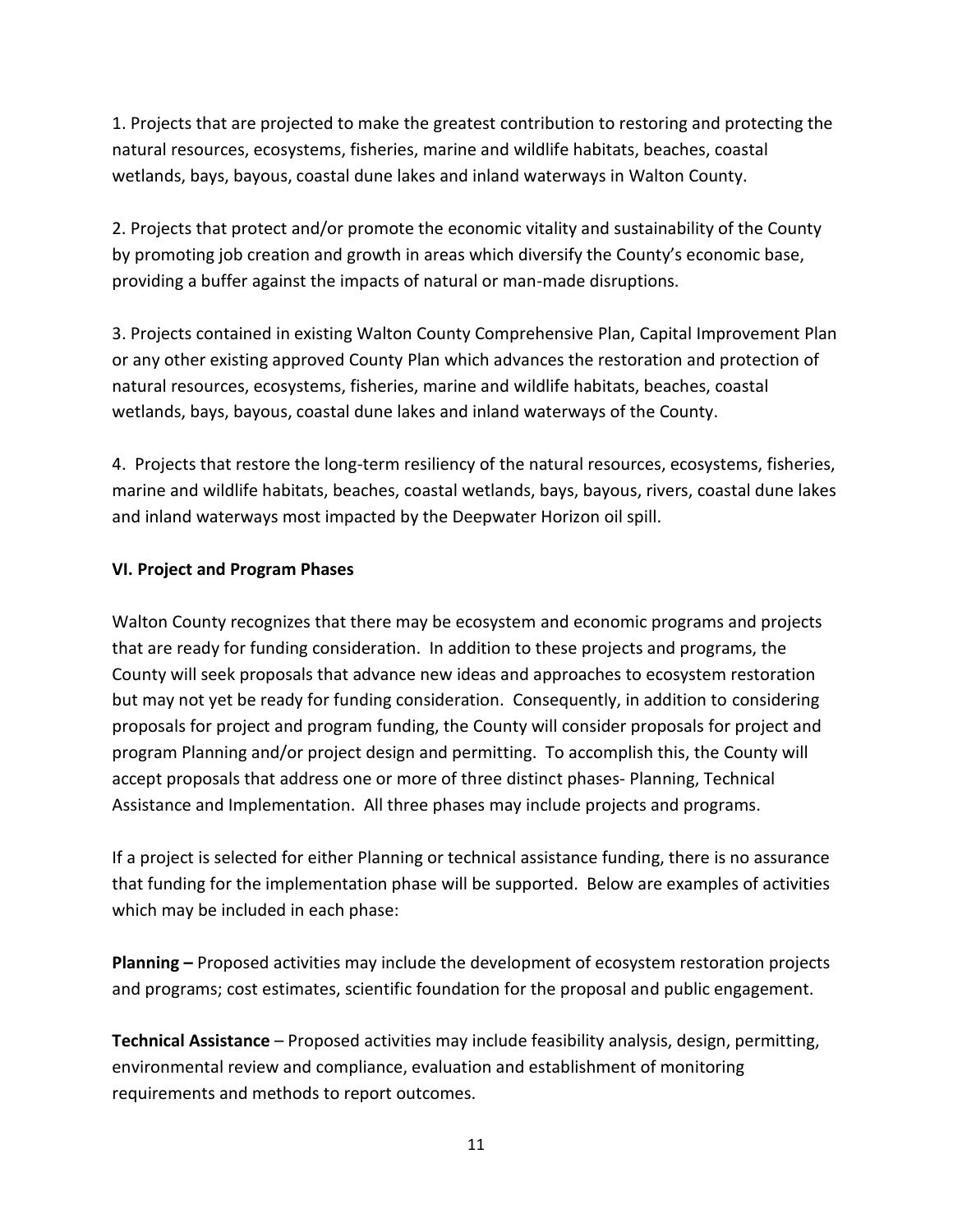**Implementation –** Proposed activities may include construction, public outreach and education, measurement, evaluation and reporting of outcomes and impacts of restoration activities.

While focused on the long term recovery of the County, this approach will allow the County to support investment in specific actions, projects and programs that can be carried out in the near term to help ensure on the ground results to restore the overall health of County ecosystems.

The County has created a Local RESTORE Act Committee. This Committee is charged with receiving, evaluating, and recommending projects and programs requesting funds from the previously identified "pot one" funds. The County has provided the Local RESTORE Committee with criteria to utilize in its review of projects. The development of an application and application process for such projects is at the discretion of the Committee. The County will rely heavily on the Committee for funding requests for "pot one" funds. This County may enlist outside qualified technical expertise as necessary to assist in the process. While it is the intent of the Committee to fairly consider each request for funding, due to the uniqueness of "pot one" funds, the County may develop more or less restrictive guidelines for approving funding requests as presented by the Committee.

## **VII. Submittal of Proposals to the County**

Walton County will consider all projects submitted, regardless of where the project is initiated. It is anticipated that projects will be submitted by local governments, not for profit organizations, nongovernmental organizations and private concerns. The County will provide opportunities for the public to offer project and program ideas through various means. Coordination and collaboration with all stakeholders is encouraged, with the greatest consideration going to those programs and projects which have the greatest positive impact and the broadest support.

## **VIII. Funding Request Evaluation and Selection**

Proposals submitted for requested funding will be evaluated by the Committee as determined by the Board of County Commissioners, according to the following three step process:

**1. Eligibility Verification** – The County will verify the eligibility of each request to determine whether the proposed project is complete, supported by applicable eligible criteria and meets the minimum requirements under applicable law.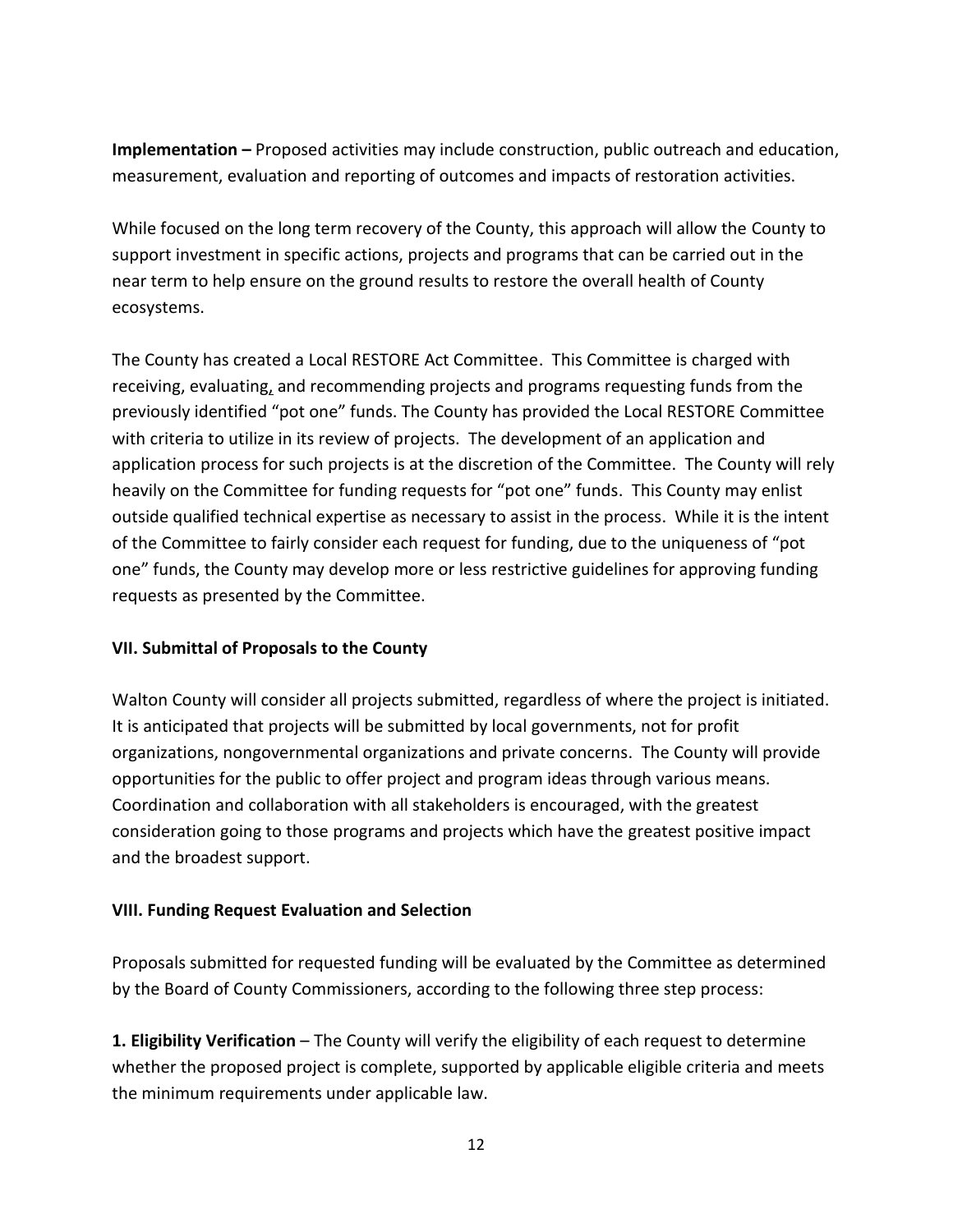**2. Coordination Review** – In order to avoid duplication and maximize benefits from collaboration, the County will review eligible proposals for potential coordination opportunities within all County funding requests.

**3. Evaluation** – The County will evaluate proposals against evaluation criteria and will draw on experts as needed.

The County will determine through this process which proposals to support and forward to the appropriate funding source for consideration.

#### **IX. Eligible Activities**

The RESTORE Act provides the scope of activities eligible for funding under the Spill Impact Component and may be considered universal regarding eligible projects. As described in the Act, these activities can include:

- Restoration and protection of the natural resources, ecosystems, fisheries, marine and wildlife habitats, beaches, and coastal wetlands of the Gulf Coast region.
- Mitigation of damage to fish, wildlife, and natural resources.
- Implementation of a federally approved marine, coastal, or comprehensive conservation management Plan, including fisheries monitoring.
- Workforce development and job creation.
- Improvements to or on State parks located in coastal areas affected by the *Deepwater Horizon* oil spill.
- Infrastructure projects benefitting the economy or ecosystem resources, including port infrastructure.
- Coastal flood protection and related infrastructure.
- Planning assistance.
- Administrative costs of complying with the Act.
- Promotion of tourism in the Gulf Coast region, including recreational fishing.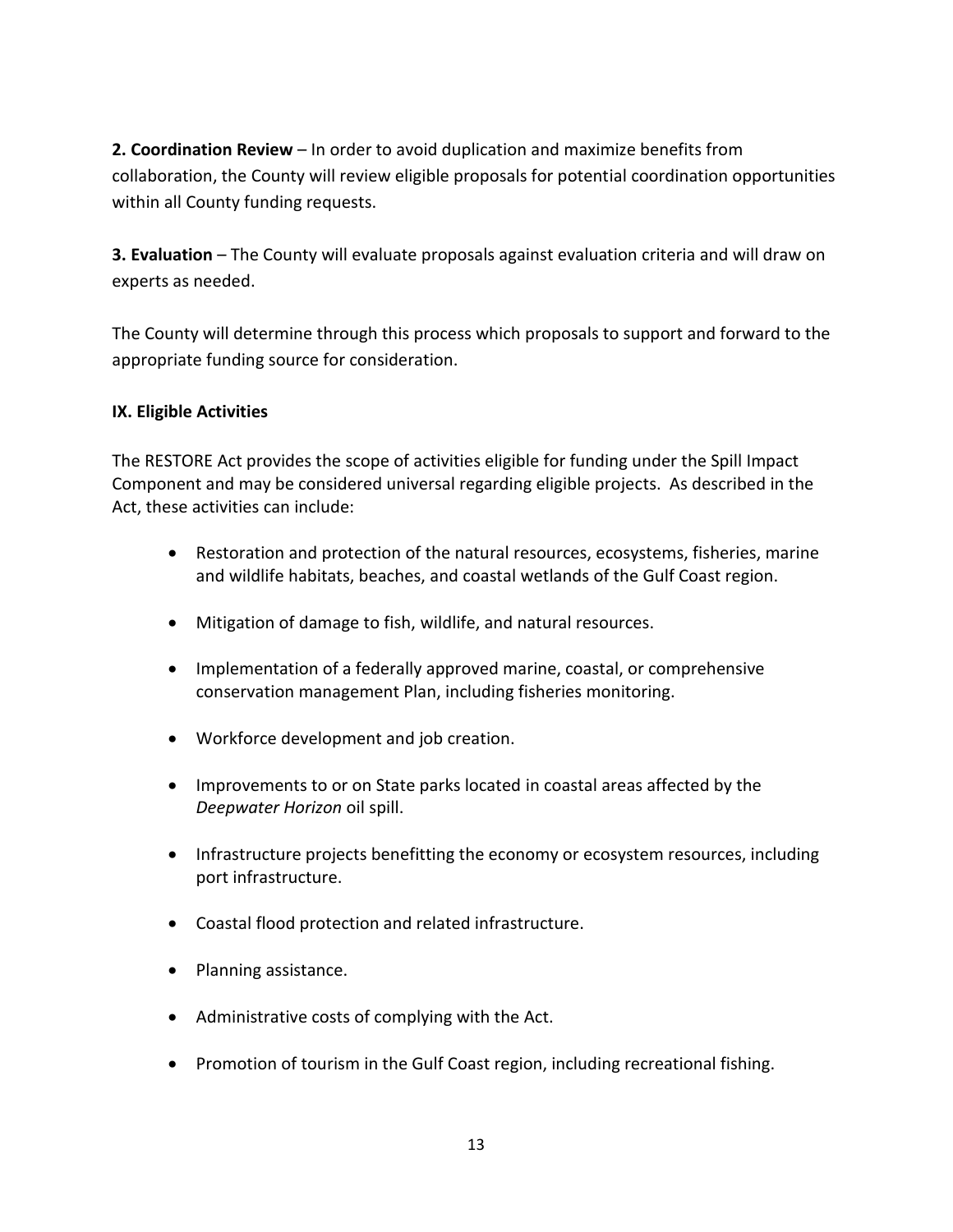• Promotion of the consumption of seafood harvested from the Gulf Coast region.

# **X. Development of Proposals Requesting Funding**

In order to sufficiently consider each project or program requesting support for funding, the County suggests that such proposals include as many of the following as possible:

- 1. Amount of funding request
- 2. Start and completion dates
- 3. Specific mechanisms used to monitor and evaluate outcomes and impacts
- 4. Where applicable, demonstrate the application of the best available science
- 5. A statement of compliance with approved project categories
- 6. A demonstration of how the project/program contributes to the recovery of Walton County ecosystems and/or economy
- 7. A demonstration that the project/program is consistent with the goals and objectives of this Comprehensive Plan
- 8. A description of the financial controls and other financial integrity mechanisms to be utilized to assure the public, the County and the funding authority that funds will be/have been managed appropriately
- 9. A description of any certain or prospective collaborations or partnerships to be used or created through the support of the project/program
- 10. A description of any additional resources that will be leveraged, subject to the County's support for funding
- 11. A demonstration of a tangible return on investment

12. A demonstration that there will be no long-term unfunded recurring costs to the County to support the effort